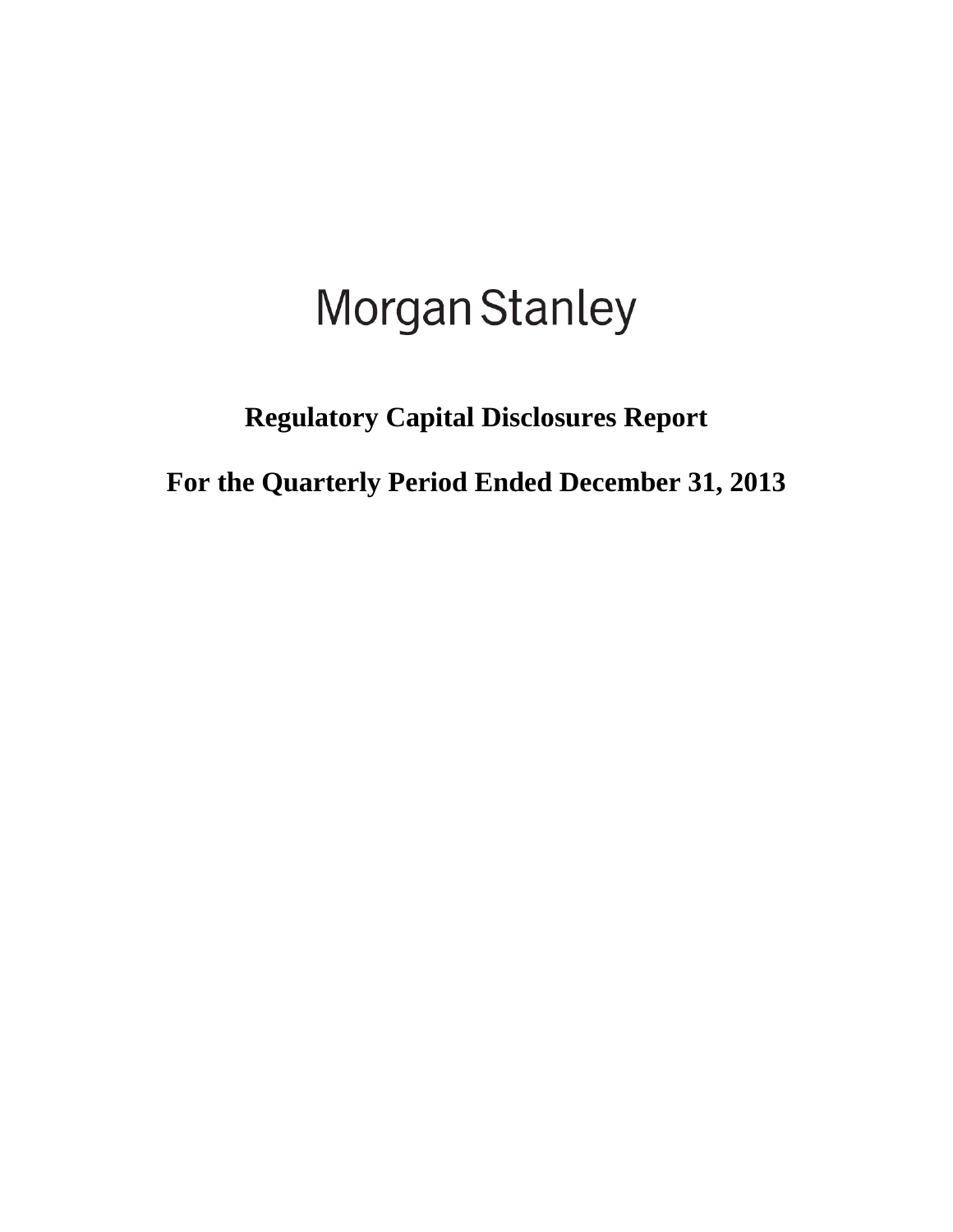# Morgan Stanley

# REGULATORY CAPITAL DISCLOSURES REPORT

For the quarterly period ended December 31, 2013

|                | Table of Contents                                    | Page           |
|----------------|------------------------------------------------------|----------------|
|                | <b>Part I</b> -Overview                              |                |
| 1              |                                                      | 1              |
|                | <b>Part II-Market Risk Capital Disclosures</b>       |                |
| 1              |                                                      | 1              |
| $\overline{2}$ |                                                      | 1              |
| 2.1            |                                                      | $\overline{c}$ |
| 2.2            |                                                      | $\overline{2}$ |
| 2.3            |                                                      | $\overline{4}$ |
| 2.4            |                                                      | 5              |
| 2.5            |                                                      | 5              |
| 2.6            |                                                      | 5              |
| 2.7            |                                                      | 6              |
| 3              |                                                      | 6              |
| 3.1            |                                                      | 7              |
|                | <b>Part III-Other Regulatory Capital Disclosures</b> |                |
| 1              |                                                      | 8              |
| $\mathfrak{D}$ |                                                      | 10             |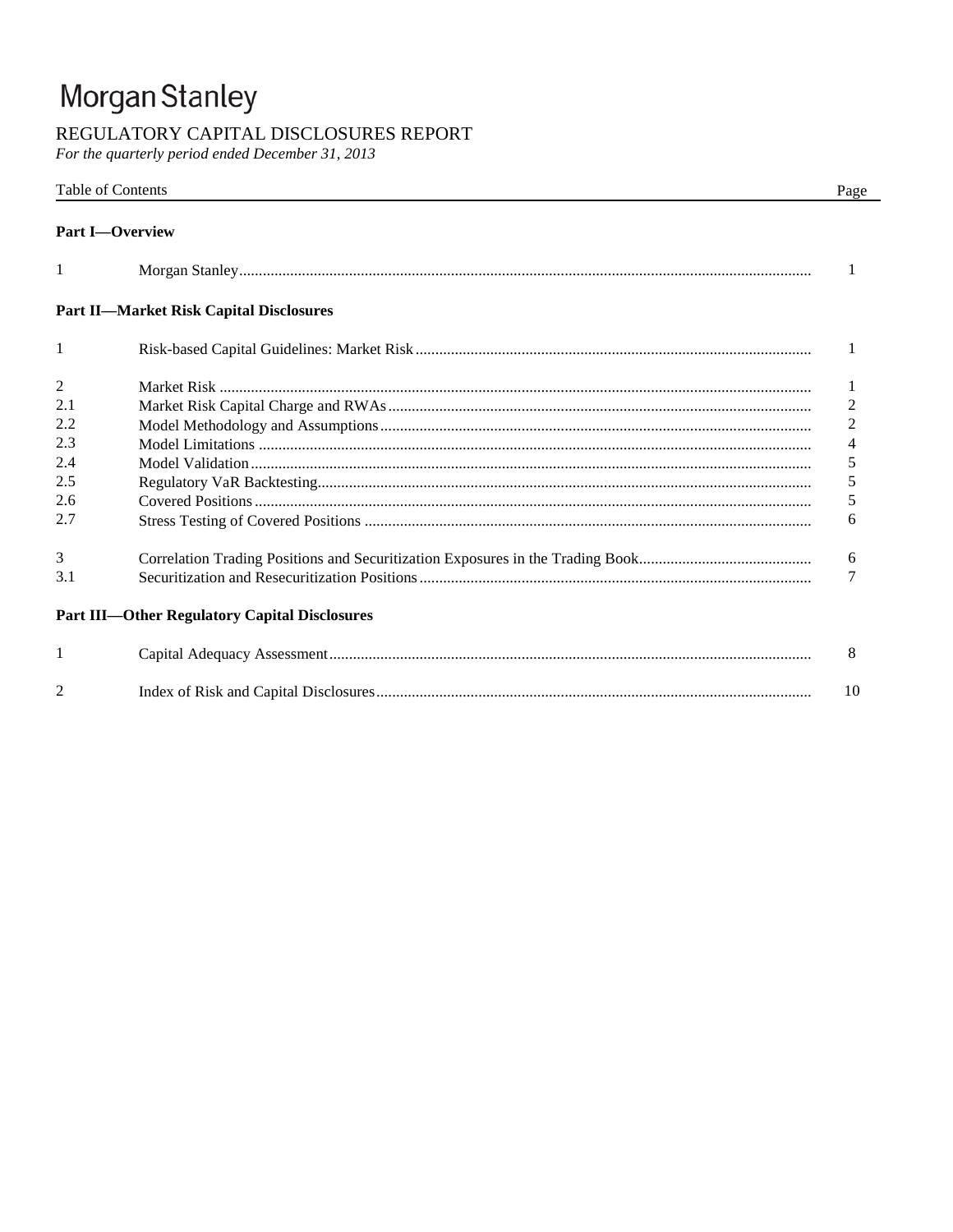## **Regulatory Capital Disclosures Report For the Quarterly Period Ended December 31, 2013**

#### **Part I—Overview**

#### **1 Morgan Stanley**

Morgan Stanley is a global financial services firm that, through its subsidiaries and affiliates, provides its products and services to a large and diversified group of clients and customers, including corporations, governments, financial institutions and individuals. The Company is a financial holding company regulated by the Board of Governors of the Federal Reserve System (the "Federal Reserve") under the Bank Holding Company Act of 1956, as amended. Unless the context otherwise requires, the terms "Morgan Stanley" or the "Company" mean Morgan Stanley (the "Parent") together with its consolidated subsidiaries.

#### **Part II—Market Risk Capital Disclosures**

#### **1 Risk-based Capital Guidelines: Market Risk**

On January 1, 2013, the U.S. banking regulators' final rules to implement the Basel Committee on Banking Supervision's market risk capital framework amendment, commonly referred to as "Basel 2.5," became effective, which increased the capital requirements for securitizations and correlation trading positions within the Company's trading book, as well as incorporated add-ons for stressed Value-at-Risk ("VaR") and incremental risk requirements ("Basel 2.5 market risk capital framework amendment").

The Company's market risk capital disclosures contained in this report are required by the Federal Reserve in accordance with Section 12 of *Risk-based Capital Guidelines: Market Risk*, published in the Federal Register (Vol. 77, No. 169) on August 30, 2012. The Company's market risk disclosures required by the U.S. Securities and Exchange Commission (the "SEC") in the Company's Annual Report on Form 10-K for the year ended December 31, 2013 (the "Form 10-K") can be found at [http://www.morganstanley.com/about/ir/sec\\_filings.html.](http://www.morganstanley.com/about/ir/sec_filings.html)

Measures of exposures and other metrics disclosed in the Company's Regulatory Capital Disclosures Reports conform to the definitions set out in the Basel 2.5 market risk capital framework amendment. Some measures of exposures may not be consistent with accounting principles generally accepted in the United States of America ("U.S. GAAP"), and may not be comparable with measures reported in the Form 10-K. The Company's Regulatory Capital Disclosures Reports are not required to be, and have not been, audited by the Company's independent registered public accounting firm.

#### **2 Market Risk**

Market risk refers to the risk that a change in the level of one or more market prices, rates, indices, implied volatilities (the price volatility of the underlying instrument imputed from option prices), correlations or other market factors, such as market liquidity, will result in losses for a position or portfolio. Generally, the Company incurs market risk as a result of trading, investing and client facilitation activities, principally within the Institutional Securities business segment where the substantial majority of the Company's market risk capital is required. In addition, the Company incurs trading-related market risk within the Wealth Management business segment. The Investment Management business segment incurs principally Non-trading market risk primarily from investments in real estate funds and investments in private equity vehicles.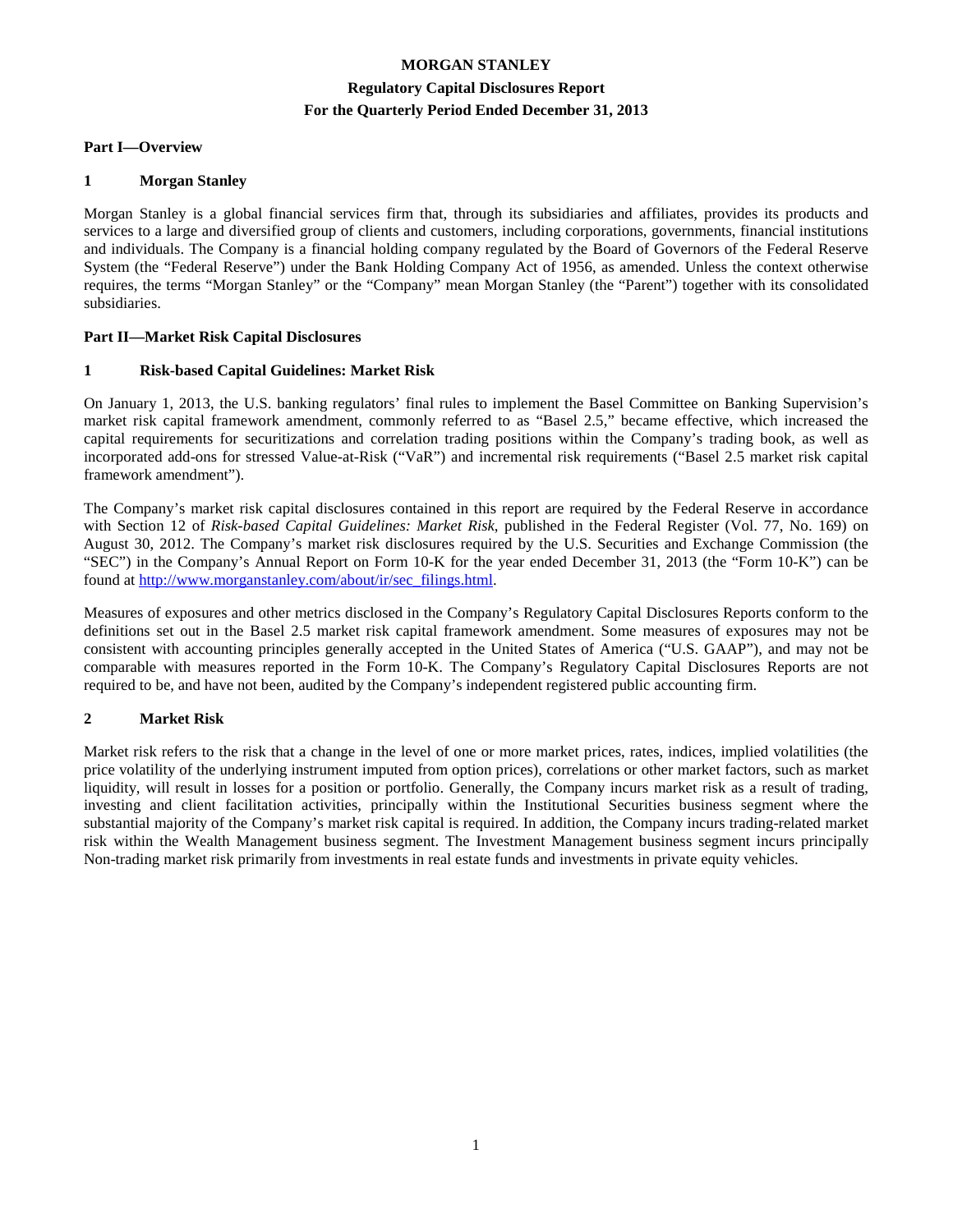#### **Regulatory Capital Disclosures Report For the Quarterly Period Ended December 31, 2013**

#### **2.1 Market Risk Capital Charge and RWAs**

The following table presents the total market risk capital charge and risk-weighted assets ("RWAs") under the Basel 2.5 market risk capital framework amendment categorized by component type.

|                                                          | At                    |             |
|----------------------------------------------------------|-----------------------|-------------|
|                                                          | December 31, 2013     |             |
| <b>Components of Market Risk Capital Charge and RWAs</b> | <b>Capital Charge</b> | <b>RWAs</b> |
|                                                          | (dollars in millions) |             |
|                                                          | 754 \$                | 9.421       |
|                                                          | 2.491                 | 31,138      |
|                                                          | 1.117                 | 13,968      |
|                                                          | 405                   | 5.066       |
|                                                          | 4.767 \$              | 59,593      |
|                                                          | 2.811                 | 35,139      |
|                                                          | 989                   | 12.360      |
|                                                          | 2,133                 | 26,668      |
|                                                          | 5.933 \$              | 74,167      |
|                                                          | 10.700 \$             | 133.760     |

 $\overline{\phantom{a}}$  , where  $\overline{\phantom{a}}$ (1) Per regulatory requirements, the daily average of the previous 60 business days from the period-end date is utilized in the capital equation.

(2) Per regulatory requirements, the weekly average of the previous 12 weeks from the period-end date is utilized in the capital equation.

The Company's Total Market Risk RWAs at December 31, 2013 were \$133,760 million compared to \$135,629 million at September 30, 2013. This decrease was primarily driven by reduced exposure to credit spread products.

#### **2.2 Model Methodology and Assumptions**

#### **Regulatory VaR**

The Company estimates VaR using a model based on volatility-adjusted historical simulation for general market risk factors and Monte Carlo simulation for name-specific risk in corporate shares, bonds, loans and related derivatives. The model constructs a distribution of hypothetical daily changes in the value of trading portfolios based on the following: historical observation of daily changes in key market indices or other market risk factors; and information on the sensitivity of the portfolio values to these market risk factor changes. The Company's VaR model uses four years of historical data with a volatility adjustment to reflect current market conditions.

The Company utilizes the same VaR model for both risk management purposes as well as regulatory capital calculations. The portfolio of positions used for the Company's VaR for risk management purposes ("Management VaR") differs from that used for regulatory capital requirements ("Regulatory VaR"), as it contains certain positions which are excluded from Regulatory VaR. Examples include loans that are fair valued and associated hedges, as well as counterparty credit valuation adjustments. Additionally, the Company's Management VaR excludes certain positions contained in its Regulatory VaR, such as hedges to counterparty exposures related to the Company's own credit spread.

For regulatory capital purposes, Regulatory VaR is computed at a 99% level of confidence over a 10-day time horizon. The Company's Management VaR is computed at a 95% level of confidence over a one-day time horizon, which is a useful indicator of possible trading losses resulting from adverse daily market moves. For more information about the Company's Management VaR model, related statistics and limit monitoring process, see "Quantitative and Qualitative Disclosures about Market Risk—Risk Management—Market Risk" in Part II, Item 7A of the Form 10-K.

The following table presents the period-end, daily average, high and low Regulatory VaR by risk category for a 10-day holding period for the quarter ended December 31, 2013. Additionally, the daily average Regulatory VaR for a one-day holding period is shown for comparison. The metrics below are calculated over the calendar quarter and therefore may not coincide with the period applied in the capital calculations.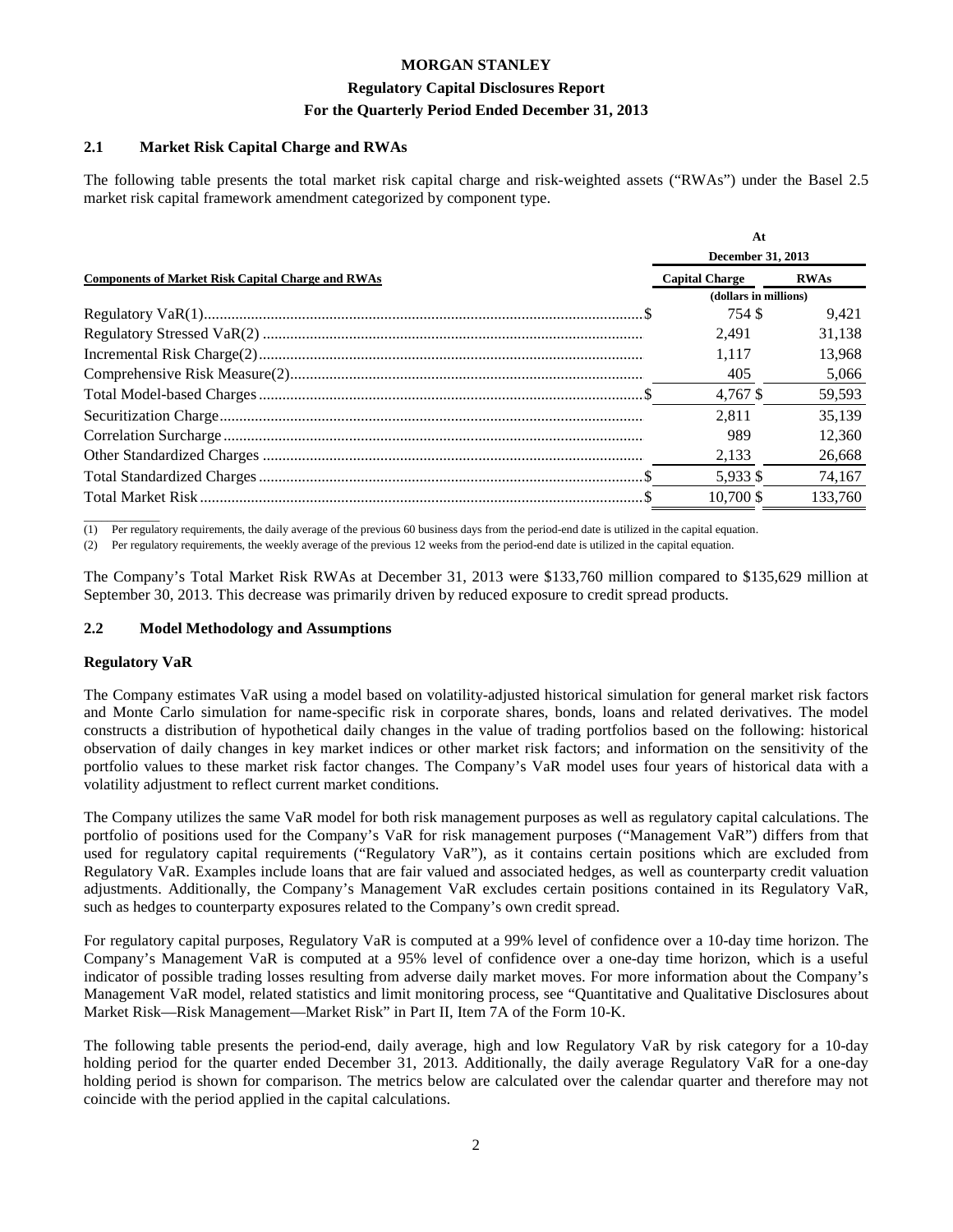#### **Regulatory Capital Disclosures Report For the Quarterly Period Ended December 31, 2013**

| <b>Regulatory VaR</b> |                                         |                   | 99% Regulatory VaR                     |        |     |
|-----------------------|-----------------------------------------|-------------------|----------------------------------------|--------|-----|
|                       |                                         |                   | <b>Ouarter Ended December 31, 2013</b> |        |     |
|                       | <b>One-Day</b><br><b>Holding Period</b> |                   | <b>10-Day Holding Period</b>           |        |     |
|                       | Daily                                   | <b>Period End</b> | <b>Daily</b>                           |        |     |
|                       | Average(1)                              |                   | Average(1)<br>(dollars in millions)    | High   | Low |
|                       | 43 S                                    | 165S              | 135 \$                                 | 195 \$ | 96  |
|                       | 48                                      | 157               | 152                                    | 166    | 135 |
|                       | 28                                      | 101               | 89                                     | 120    | 81  |
|                       | 27                                      | 68                | 85                                     | 106    | 60  |
|                       | 35                                      | 101               | 109                                    | 152    | 80  |
|                       | (100)                                   | (314)             | (318)                                  | N/A    | N/A |
|                       | 81\$                                    | 278 \$            | 252 \$                                 | 318 \$ | 210 |

(1) The daily average shown is calculated over the entire quarter. Per regulatory requirements, the daily average of the previous 60 business days from the period-end date is utilized in the capital calculation.

(2) Diversification benefit equals the difference between the total Regulatory VaR and the sum of the component VaRs. This benefit arises because the simulated one-day losses for each of the components occur on different days; similar diversification benefits also are taken into account within each component.

(3) N/A–Not Applicable. The high and low VaR values for the total Regulatory VaR and each of the component VaRs might have occurred on different days during the quarter, and therefore the diversification benefit is not an applicable measure.

#### **Regulatory Stressed VaR**

 $\overline{\phantom{a}}$  , where  $\overline{\phantom{a}}$ 

Regulatory Stressed VaR is calculated using the same methodology and portfolio composition as Regulatory VaR. However, Regulatory Stressed VaR is based on a continuous one-year historical period of significant market stress, appropriate to the Company's portfolio. The Company's selection of the one year stressed window is evaluated on an ongoing basis.

The following table presents the period-end, weekly average, high and low Regulatory Stressed VaR for a 10-day holding period for the quarter ended December 31, 2013. Additionally, the weekly average Regulatory Stressed VaR for a one-day holding period is shown for comparison. The metrics below are calculated over the calendar quarter and therefore may not coincide with the period applied in the capital calculations.

#### **Regulatory Stressed VaR 99% Regulatory Stressed VaR**

| <i>Regulatory buressed</i> van |                       |                   | $\frac{1}{2}$ of $\frac{1}{2}$ $\frac{1}{2}$ $\frac{1}{2}$ $\frac{1}{2}$ $\frac{1}{2}$ $\frac{1}{2}$ $\frac{1}{2}$ $\frac{1}{2}$ $\frac{1}{2}$ $\frac{1}{2}$ |       |     |
|--------------------------------|-----------------------|-------------------|--------------------------------------------------------------------------------------------------------------------------------------------------------------|-------|-----|
|                                |                       |                   | <b>Ouarter Ended December 31, 2013</b>                                                                                                                       |       |     |
|                                | <b>One-Day</b>        |                   |                                                                                                                                                              |       |     |
|                                | <b>Holding Period</b> |                   | <b>10-Day Holding Period</b>                                                                                                                                 |       |     |
|                                | Weekly                |                   | Weekly                                                                                                                                                       |       |     |
|                                | Average(1)            | <b>Period End</b> | Average(1)                                                                                                                                                   | High  | Low |
|                                |                       |                   | (dollars in millions)                                                                                                                                        |       |     |
|                                | 266 \$                | 970 \$            | 841 \$                                                                                                                                                       | 993\$ | 650 |

 $\overline{\phantom{a}}$  , where  $\overline{\phantom{a}}$ The weekly average shown is calculated over the entire quarter. Per regulatory requirements, the weekly average of the previous 12 weeks from the period-end date is utilized in the capital calculation.

#### **Incremental Risk Charge**

The Incremental Risk Charge ("IRC") is an estimate of default and migration risk of unsecuritized credit products in the trading book. The IRC also captures recovery risk, and assumes that average recoveries are lower when default rates are higher. A Monte Carlo simulation-based model is used to calculate the IRC at a 99.9% level of confidence over a one-year time horizon. A constant level of risk assumption is imposed which ensures that all positions in the IRC portfolio are evaluated over the full one-year time horizon.

The IRC model differentiates the underlying traded instruments by liquidity horizons, with the minimum liquidity horizon set to 3 months. Lower rated issuers receive longer liquidity horizons of between 6 and 12 months. In addition to the ratingsbased liquidity horizon, the Company also applies liquidity horizon penalties to positions that are deemed concentrated.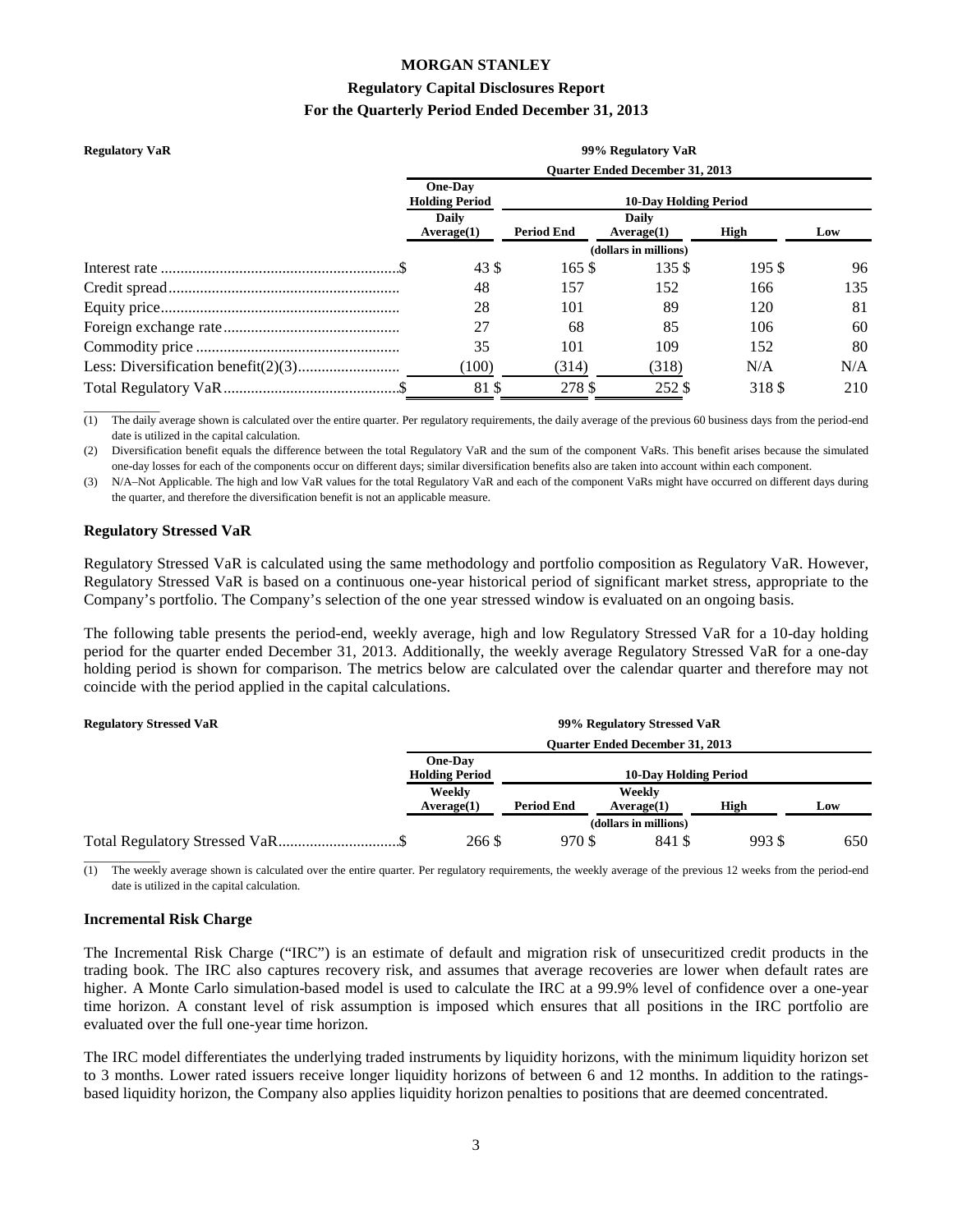# **Regulatory Capital Disclosures Report For the Quarterly Period Ended December 31, 2013**

The following table presents the period-end, weekly average, high and low IRC for the quarter ended December 31, 2013. The metrics below are calculated over the calendar quarter and therefore may not coincide with the period applied in the capital calculations.

#### **Incremental Risk Charge**

| <b>Ouarter Ended December 31, 2013</b> |                       |          |     |
|----------------------------------------|-----------------------|----------|-----|
|                                        | Weeklv                |          |     |
| <b>Period End</b>                      | Average(1)            | High     | Low |
|                                        | (dollars in millions) |          |     |
| 1.117 \$                               | 911 S                 | 1.117 \$ | 715 |
|                                        |                       |          |     |

(1) The weekly average shown is calculated over the entire quarter. Per regulatory requirements, the weekly average of the previous 12 weeks from the period-end date is utilized in the capital calculation.

#### **Comprehensive Risk Measure**

The Comprehensive Risk Measure ("CRM") is an estimate of risk in the correlation trading portfolio, taking into account credit spread, correlation, basis, recovery and default risks. A Monte Carlo simulation-based model is used to calculate the CRM at a 99.9% level of confidence over a one-year time horizon, applying the constant level of risk assumption.

All positions in the CRM portfolio are given a liquidity horizon of 6 months.

Positions eligible for CRM are also subject to an 8% capital surcharge, which is referred to as the "Correlation Surcharge" in the Components of Market Risk Capital Charge and RWAs table in Part II, Section 2.1.

The following table presents the period-end, weekly average, high and low CRM for the quarter ended December 31, 2013. The metrics below are calculated over the calendar quarter and therefore may not coincide with the period applied in the capital calculations.

#### **Comprehensive Risk Measure**

| <b>Ouarter Ended December 31, 2013</b> |                       |       |     |
|----------------------------------------|-----------------------|-------|-----|
| <b>Period End</b>                      | Weekly                | High  |     |
|                                        | Average(1)            |       | Low |
|                                        | (dollars in millions) |       |     |
| 405\$                                  | 306 \$                | 405 S | 258 |
|                                        |                       |       |     |

The weekly average shown is calculated over the entire quarter. Per regulatory requirements, the weekly average of the previous 12 weeks from the period-end date is utilized in the capital calculation.

#### **2.3 Model Limitations**

The Company uses VaR and Stressed VaR as components in a range of risk management tools. Among their benefits, VaR models permit estimation of a portfolio's aggregate market risk exposure, incorporating a range of varied market risks and portfolio assets. However, VaR has various limitations, which include, but are not limited to: use of historical changes in market risk factors, which may not be accurate predictors of future market conditions, and may not fully incorporate the risk of extreme market events that are outsized relative to observed historical market behavior or reflect the historical distribution of results beyond the 99% confidence interval; and reporting of losses over a defined time horizon, which does not reflect the risk of positions that cannot be liquidated or hedged over that defined horizon.

The Company also uses IRC and CRM models to measure default and migration risk of credit spread and correlation products in the trading book. Among their benefits, these models permit estimation of a portfolio's aggregate exposure to default and migration risk, incorporating a range of market risk factors in a period of financial stress. However, the IRC and CRM models have various limitations, which include, but are not limited to: use of historical default rates, credit spread movements, correlation, and recovery rates, which may not be accurate predictors of future credit environments, and may not fully incorporate the risk of extreme credit events that are outsized relative to observed historical behavior or reflect the historical distribution of results beyond the 99.9% confidence interval.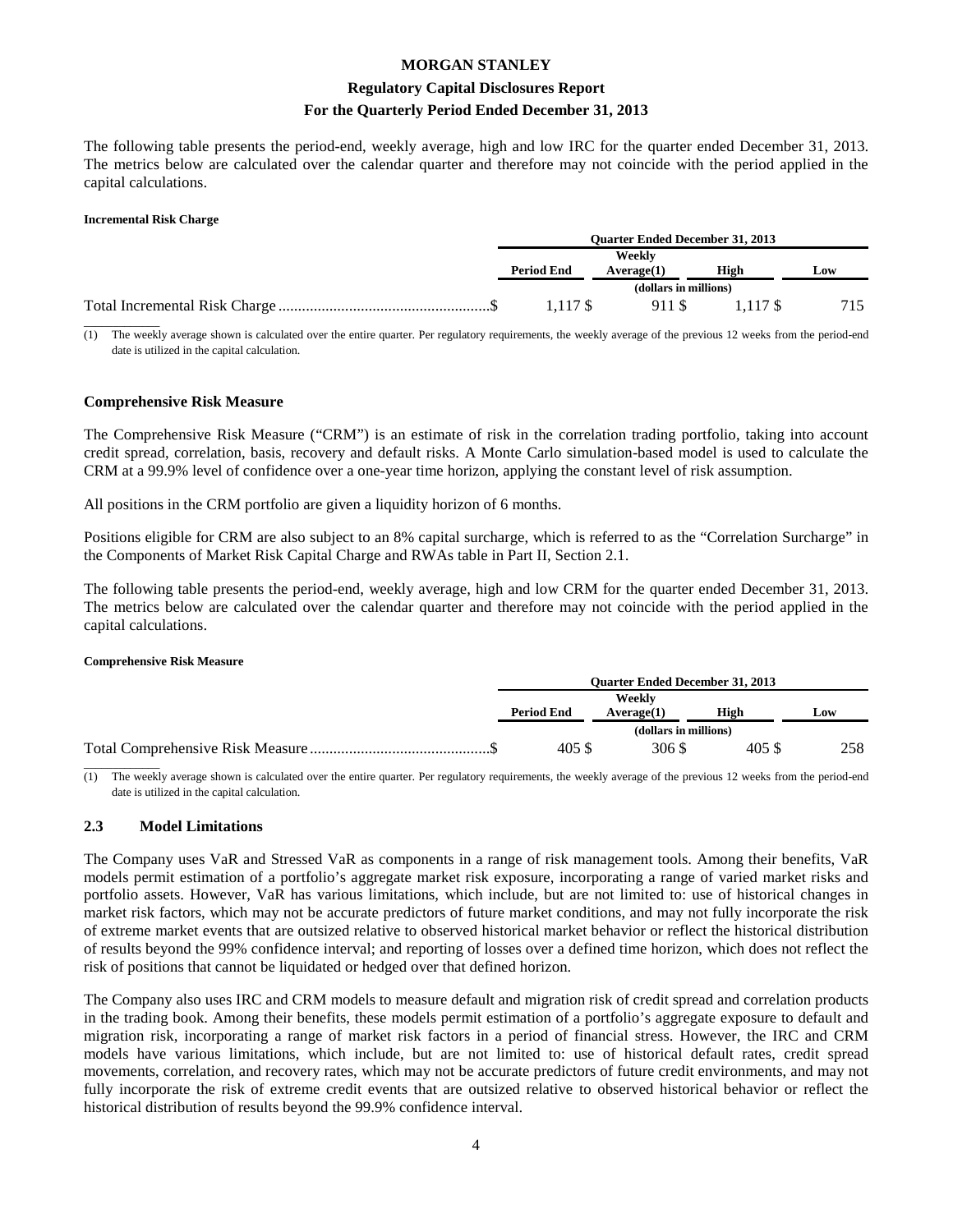### **Regulatory Capital Disclosures Report For the Quarterly Period Ended December 31, 2013**

Regulatory VaR, Regulatory Stressed VaR, IRC and CRM numbers are not readily comparable across firms because of differences in the firms' portfolios, modeling assumptions and methodologies. In IRC and CRM, those differences may be particularly pronounced because of the long risk horizon measured by those models as well as the difficulty in performing backtesting. These differences can result in materially different numbers across firms for similar portfolios. As a result, the model-based numbers tend to be more useful when interpreted as indicators of trends in a firm's risk profile rather than as an absolute measure of risk to be compared across firms.

#### **2.4 Model Validation**

The Company validates its Regulatory VaR model, Regulatory Stressed VaR model, IRC model and CRM model on an ongoing basis. The Company's model validation process is independent of the internal models' development, implementation and operation. The validation process includes, amongst other things, an evaluation of the conceptual soundness of the internal models.

The Company's Regulatory VaR model, Regulatory Stressed VaR model, IRC model and CRM model have all been approved for use by the Company's regulators.

#### **2.5 Regulatory VaR Backtesting**

One method of evaluating the reasonableness of the Company's VaR model as a measure of the Company's potential volatility of net revenue is to compare the VaR with the hypothetical buy-and-hold trading revenue. Assuming no intra-day trading, for a 99%/one-day VaR, the expected number of times that trading losses should exceed VaR during the year is two to three times, and, in general, if trading losses were to exceed VaR more than ten times in a year, the adequacy of the VaR model could be questioned. For days where losses exceed the VaR statistic, the Company examines the drivers of trading losses to evaluate the VaR model's accuracy relative to realized trading results.

The Company regularly conducts a comparison of its VaR-based estimates with buy-and-hold gains or losses experienced ("backtesting"). The buy-and-hold gains or loss is defined in the Basel 2.5 market risk capital framework amendment as profits or losses on covered positions, as defined in Part II, Section 2.6 below, excluding fees, commissions, reserves, net interest income, and intraday trading. The buy-and-hold gains or losses utilized for Regulatory VaR backtesting differs from the daily net trading revenue as disclosed in "Quantitative and Qualitative Disclosures about Market Risk—Risk Management—Market Risk" in Part II, Item 7A of the Form 10-K. The Company had no Regulatory VaR backtesting exceptions during the quarter ended December 31, 2013.

#### **2.6 Covered Positions**

#### **Composition of Trading Book**

During the quarter ended December 31, 2013, the Company had exposures to a wide range of interest rates, credit spread, equity prices, foreign exchange rates and commodity prices—and the associated implied volatilities and spreads—related to the global markets in which it conducts its trading activities. For more information about such exposures, see "Quantitative and Qualitative Disclosures about Market Risk—Risk Management—Market Risk—Sales and Trading and Related Activities" in Part II, Item 7A of the Form 10-K.

Covered positions include trading assets or liabilities held by the Company for the purpose of short-term resale or with the intent of benefiting from actual or expected price movements related to its market-making activities. In addition to positions deemed a trading asset or liability, the foreign exchange and commodity exposure of certain banking book assets are also considered covered positions under the Federal Reserve's Basel 2.5 market risk capital framework amendment.

The Company manages its covered positions by employing a variety of risk mitigation strategies. These strategies include diversification of risk exposures and hedging. Hedging activities consist of the purchase or sale of positions in related securities and financial instruments, including a variety of derivative products (*e.g.*, futures, forwards, swaps and options). Hedging activities may not always provide effective mitigation against trading losses due to differences in the terms, specific characteristics or other basis risks that may exist between the hedge instrument and the risk exposure that is being hedged. The Company manages the market risk associated with its trading activities on a Company-wide basis, on a worldwide trading division level and on an individual product basis. The Company manages and monitors its market risk exposures in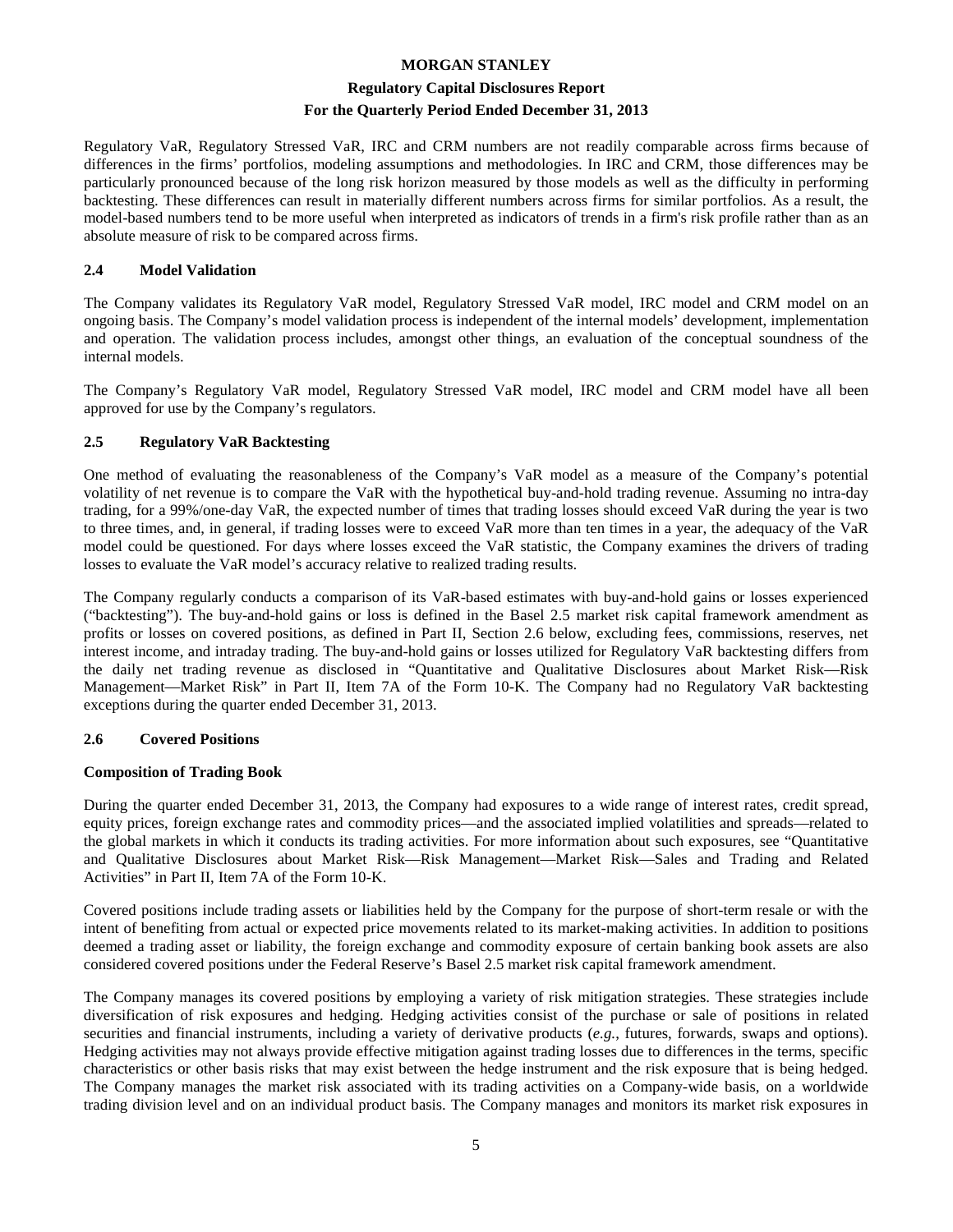#### **Regulatory Capital Disclosures Report For the Quarterly Period Ended December 31, 2013**

such a way as to maintain a portfolio that the Company believes is well-diversified in the aggregate with respect to market risk factors and that reflects the Company's aggregate risk tolerance as established by the Company's senior management.

#### **Valuation Policies, Procedures, and Methodologies for Covered Positions**

For more information on the Company's valuation policies, procedures, and methodologies for covered positions (trading assets and trading liabilities), see Notes 2 (Significant Accounting Policies) and 4 (Fair Value Disclosures) to the consolidated financial statements in Part II, Item 8 of the Form 10-K.

#### **2.7 Stress Testing of Covered Positions**

The Company stress tests the market risk of its covered positions at a frequency appropriate to each portfolio and in no case less frequently than quarterly. The stress tests take into account concentration risk, illiquidity under stressed market conditions and other risks arising from the Company's trading activities.

In addition, the Company utilizes a proprietary economic stress testing methodology that comprehensively measures the Company's market and credit risk. The methodology simulates many stress scenarios based on more than 25 years of historical data and attempts to capture the different liquidities of various types of general and specific. Event and default risks for relevant credit portfolios are also captured.

Furthermore, as part of the Federal Reserve's annual Comprehensive Capital Analysis and Review ("CCAR"), the Company is required to perform annual capital stress testing under scenarios prescribed by the Federal Reserve. The stress testing results are submitted to the Federal Reserve and a summary of the results under the severely adverse economic is publicly disclosed. For more information on the Company's stress testing, see "Management's Discussion and Analysis of Financial Condition and Results of Operations—Liquidity and Capital Resources—Regulatory Requirements" in Part II, Item 7 of the Form 10-K.

#### **3 Correlation Trading Positions and Securitization Exposures in the Trading Book**

A correlation trading position is a securitization position for which all or substantially all of the value of the underlying exposure is based on the credit quality of a single company for which a two-way market exists, or on commonly traded indices based on such exposures for which a two-way market exists on the indices. Hedges of correlation trading positions are also considered correlation trading positions. At December 31, 2013, the Company's aggregate CRM eligible correlation trading positions had a Net Market Value<sup>[1](#page-7-0)</sup> of \$3,670 million, which is comprised of net long market values of \$2,771 million and net short market values of \$899 million. The net long and net short market values are inclusive of netting permitted under the Basel 2.5 market risk capital framework amendment.

The Company also engages in securitization activities related to commercial and residential mortgage loans, corporate bonds and loans, municipal bonds and other types of financial instruments. The following table presents the Net Market Value of the Company's aggregate on-balance sheet and off-balance sheet securitization positions by exposure type, inclusive of hedges, in the trading book:

|                  | <b>At December 31, 2013</b> |
|------------------|-----------------------------|
| <b>Exposures</b> | <b>Net Market Value(1)</b>  |
|                  | (dollars in millions)       |
|                  | 2.951                       |
|                  | 2,163                       |
|                  | 1,379                       |
|                  | 1,056                       |
|                  | 7.549                       |
|                  |                             |

(1) Net Market Value represents the fair value for cash instruments and the replacement value for derivative instruments.

Amount includes correlation trading positions that are not CRM eligible.

<span id="page-7-0"></span>Net Market Value represents the fair value for cash instruments and the replacement value for derivative instruments.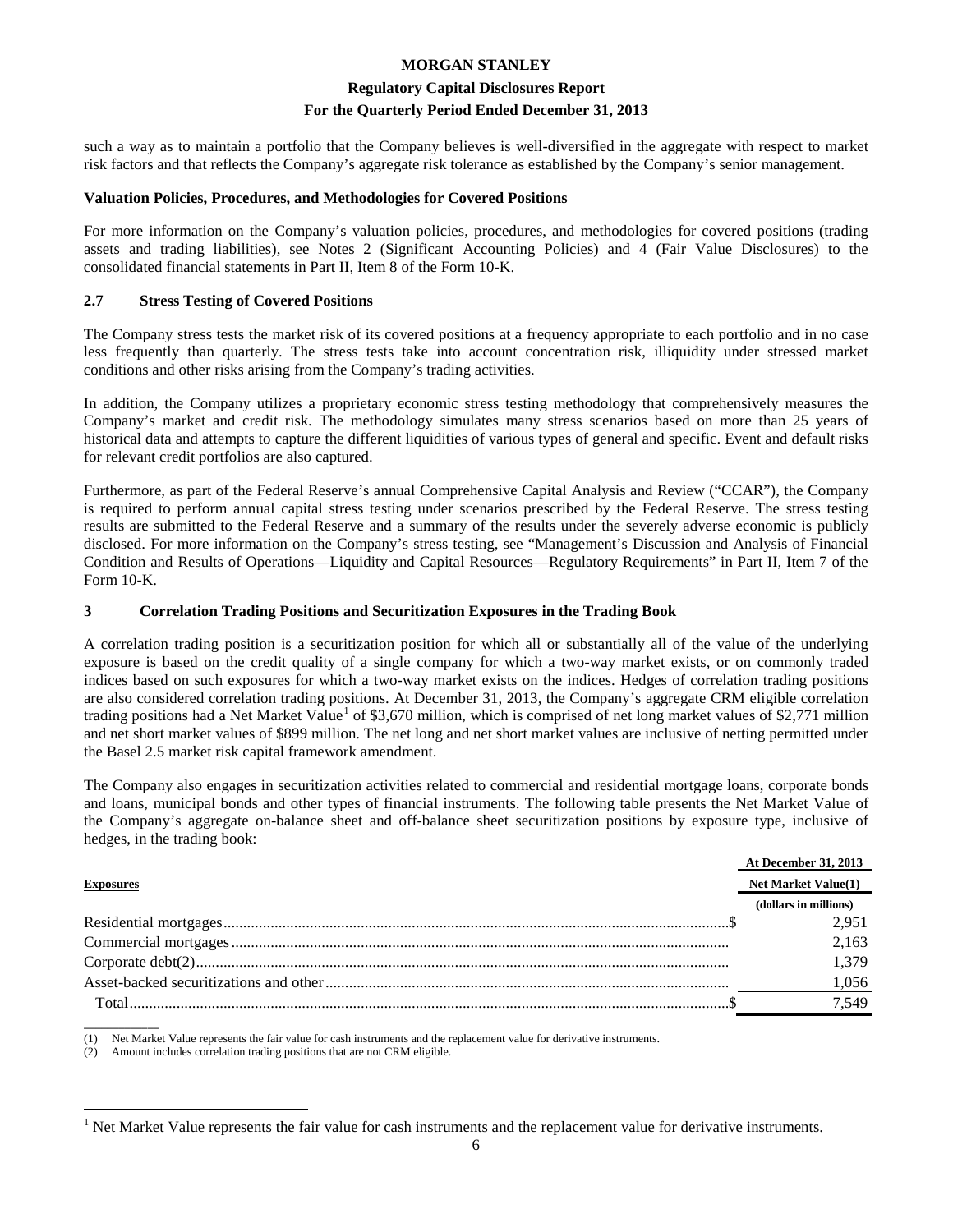# **Regulatory Capital Disclosures Report**

#### **For the Quarterly Period Ended December 31, 2013**

#### **3.1 Securitization and Resecuritization Positions**

The Company closely monitors the price, basis and liquidity risk in the covered securitization and resecuritization positions that are held in the trading book. Each position falls into at least one or more trading limits that have been set to limit the aggregate, concentration and basis risk in the portfolio to acceptable levels. Holdings are monitored against these limits on a daily basis.

The inherent market risk of these positions are captured in various risk measurement models including Regulatory VaR, Regulatory Stress VaR and stress loss scenarios which are calculated and reviewed on a daily basis. Further, the Company regularly performs additional analysis to comprehend various risks in its securitization and resecuritization portfolio, and changes in these risks. Analysis is performed in accordance with Basel 2.5 market risk capital framework amendment to understand structural features of the portfolio and the performance of underlying collateral.

In addition, the Company uses a variety of hedging strategies to mitigate credit spread and default risk for the securitization and resecuritization positions. Hedging decisions are based on market conditions, and are evaluated within the Company's risk governance structure.

For general information on the Company's securitization activities, see "Securitization Activities" in Note 7 (Variable Interest Entities and Securitization Activities) to the consolidated financial statements in Part II, Item 8 of the Form 10-K.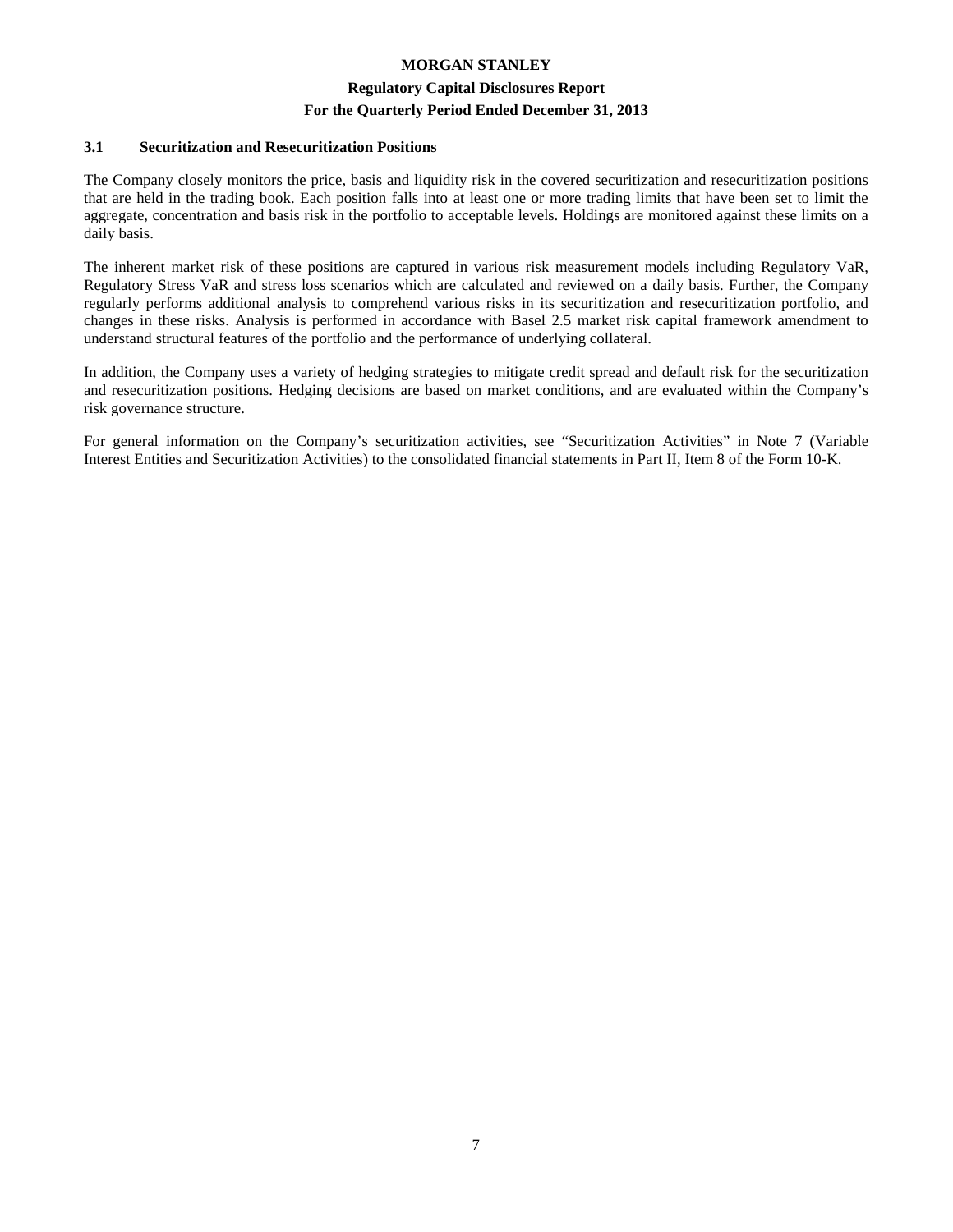## **Regulatory Capital Disclosures Report For the Quarterly Period Ended December 31, 2013**

#### **Part III—Other Regulatory Capital Disclosures**

#### **1 Capital Adequacy Assessment**

The Company calculates its capital ratios and RWAs in accordance with the capital adequacy standards for financial holding companies adopted by the Federal Reserve. These standards are based upon a framework described in the "International Convergence of Capital Measurement and Capital Standards," July 1988, as amended, also referred to as Basel I. The Company's risk-based capital and RWAs contained in this report for the quarter ended December 31, 2013 reflect the Basel 2.5 market risk capital framework amendment.

The following table reconciles the Company's total shareholders' equity to Tier 1 common capital, Tier 1 capital, Tier 2 capital and Total allowable capital as defined by the current regulations issued by the Federal Reserve and presents the Company's consolidated capital ratios at December 31, 2013.

|                             | At                    |
|-----------------------------|-----------------------|
|                             | December 31, 2013     |
| Allowable capital           | (dollars in millions) |
|                             | 62,701                |
|                             | (6,595)               |
|                             | (3,279)               |
|                             | (2,879)               |
|                             | 1,275                 |
|                             | (1,306)               |
|                             | 49,917                |
|                             | 3,220                 |
|                             | 7,870                 |
|                             | 61,007                |
|                             | 5,559                 |
|                             | 284                   |
|                             | (850)                 |
|                             | 4,993                 |
|                             | 66,000                |
| <b>Risk-weighted assets</b> |                       |
|                             | 133,760               |
|                             | 255,915               |
|                             | 389,675               |
| <b>Capital ratios</b>       |                       |
|                             | 16.9%                 |
|                             | 12.8%                 |
|                             | 15.7%                 |
|                             | 7.6%                  |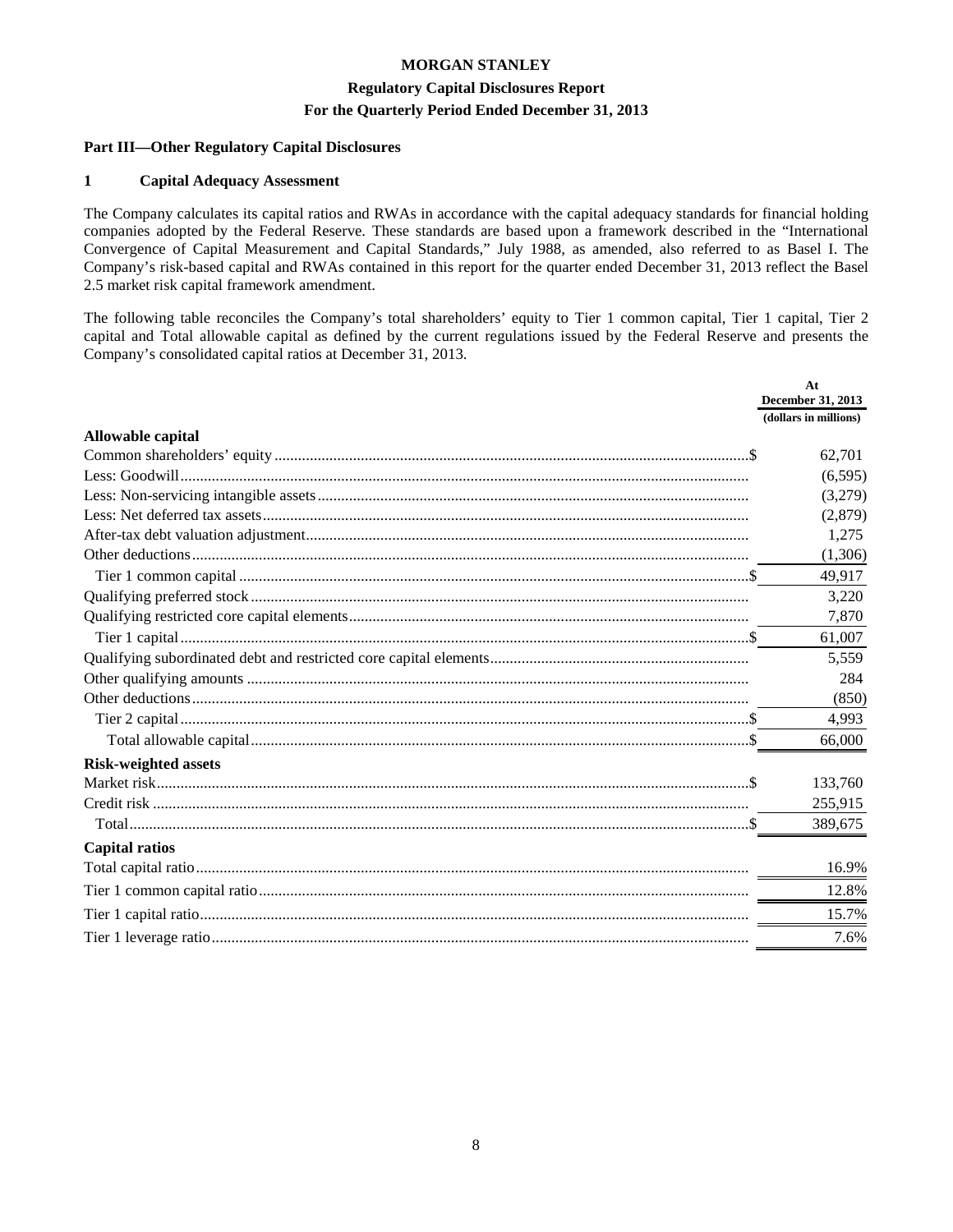# **Regulatory Capital Disclosures Report For the Quarterly Period Ended December 31, 2013**

The following table presents the changes in Tier 1 common capital, Tier 1 capital and Tier 2 capital calculated under Basel I, inclusive of the Basel 2.5 market risk capital framework amendment, for the quarter ended December 31, 2013.

|                       | <b>Quarter Ended</b>  |
|-----------------------|-----------------------|
|                       | December 31, 2013     |
|                       | (dollars in millions) |
| Tier 1 common capital |                       |
|                       | 48,696                |
|                       | 335                   |
|                       | 84                    |
|                       | (149)                 |
|                       | (79)                  |
|                       | (248)                 |
|                       | (57)                  |
|                       | (4)                   |
|                       | 228                   |
|                       | 713                   |
|                       | 241                   |
|                       | 100                   |
|                       | 49,917                |
| Tier 1 capital        |                       |
|                       | 58,903                |
|                       | 1,221                 |
|                       | 850                   |
|                       | 33                    |
|                       | 61,007                |
| Tier 2 capital        |                       |
|                       | 3.152                 |
|                       | 1,837                 |
|                       | (5)                   |
|                       | 9                     |
|                       | 4,993                 |
|                       | 66,000                |

For further information about the Company's regulatory capital requirements, see "Management's Discussion and Analysis of Financial Condition and Results of Operations—Liquidity and Capital Resources—Regulatory Requirements—Capital" in Part II, Item 7 of the Form 10-K.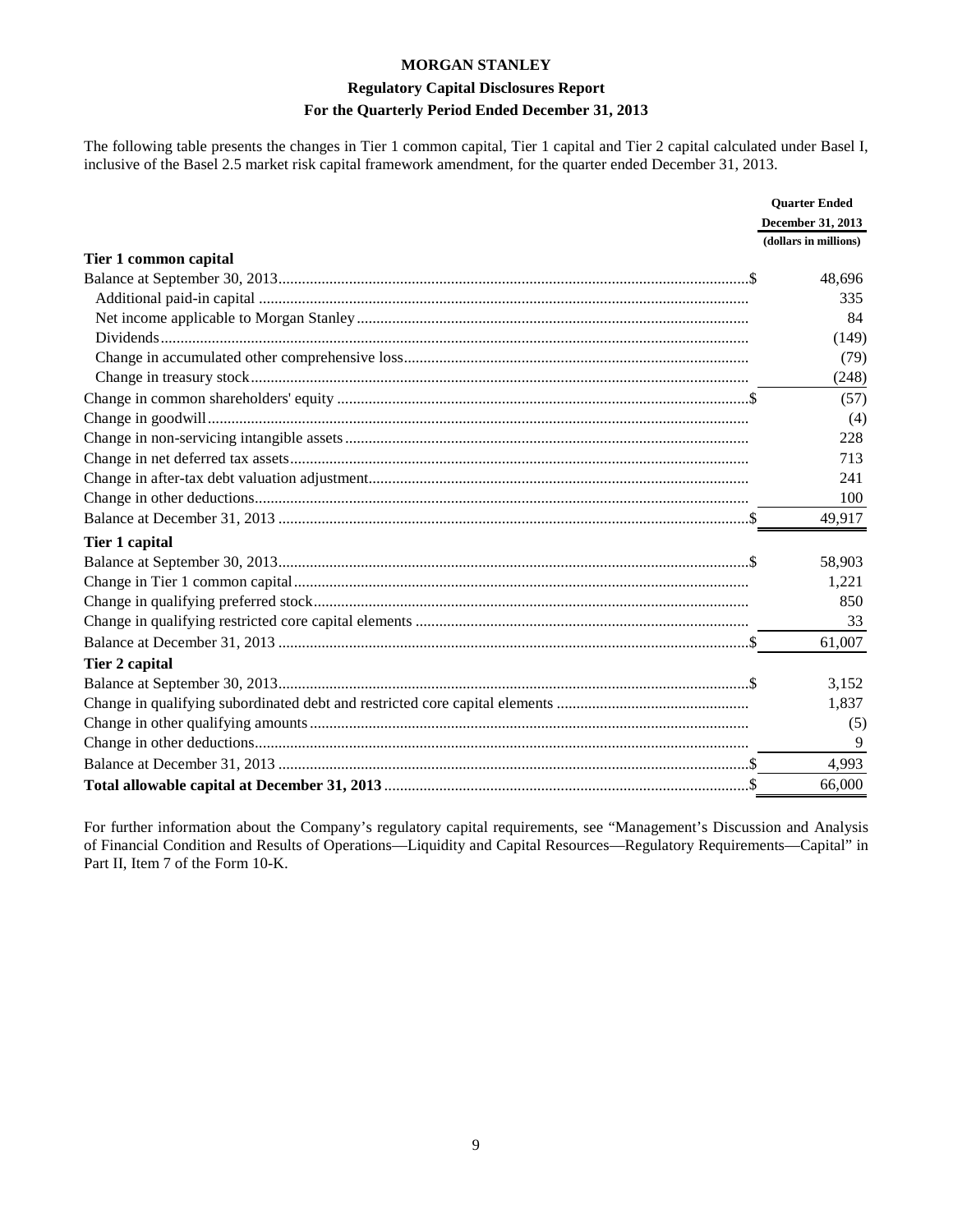#### **Regulatory Capital Disclosures Report**

#### **For the Quarterly Period Ended December 31, 2013**

#### **2 Index of Risk and Capital Disclosures**

The Company's market risk capital disclosures contained in this report are required by the Federal Reserve in accordance with Section 12 of *Risk-based Capital Guidelines: Market Risk*, published in the Federal Register (Vol. 77, No. 169) on August 30, 2012. The Company's market risk disclosures required by the SEC in the Form 10-K can be found at [http://www.morganstanley.com/about/ir/sec\\_filings.html.](http://www.morganstanley.com/about/ir/sec_filings.html) 

Measures of exposures and other metrics disclosed in the Company's Regulatory Capital Disclosures Reports conform to the definitions set out in the Basel 2.5 market risk capital framework amendment. Some measures of exposures may not be consistent with the U.S. GAAP, and may not be comparable with measures reported in the Form 10-K. The Company's Regulatory Capital Disclosures Reports are not required to be, and have not been, audited by the Company's independent registered public accounting firm.

The following table presents an index of the Company's risk and capital disclosures in the 2013 Annual Report on Form 10- K and Regulatory Capital Disclosures Report for the quarterly period ended December 31, 2013.

|                                                                                       |                                    | For the quarterly<br>period ended<br>December 31, 2013 |
|---------------------------------------------------------------------------------------|------------------------------------|--------------------------------------------------------|
|                                                                                       | 2013 Annual Report<br>on Form 10-K | <b>Regulatory Capital</b><br><b>Disclosures Report</b> |
|                                                                                       | (Disclosure starts on page number) |                                                        |
| <b>Risk Factors</b>                                                                   |                                    |                                                        |
|                                                                                       | 22                                 |                                                        |
|                                                                                       | 23                                 |                                                        |
|                                                                                       | 25                                 |                                                        |
|                                                                                       | 26                                 |                                                        |
|                                                                                       | 27                                 |                                                        |
|                                                                                       | 30                                 |                                                        |
|                                                                                       | 31                                 |                                                        |
|                                                                                       | 31                                 |                                                        |
|                                                                                       | 32                                 |                                                        |
| Management's Discussion and Analysis of Financial Condition and Results of Operations |                                    |                                                        |
| <b>Other Matters</b>                                                                  |                                    |                                                        |
|                                                                                       | 87                                 |                                                        |
| <b>Liquidity and Capital Resources</b>                                                |                                    |                                                        |
|                                                                                       | 92                                 |                                                        |
|                                                                                       | 94                                 |                                                        |
|                                                                                       | 97                                 |                                                        |
|                                                                                       | 99                                 |                                                        |
|                                                                                       | 100                                |                                                        |
|                                                                                       | 102                                |                                                        |
|                                                                                       | 102                                |                                                        |
|                                                                                       | 108                                |                                                        |
|                                                                                       | 109                                |                                                        |
|                                                                                       | 110                                |                                                        |
| Quantitative and Qualitative Disclosures about Market Risk                            |                                    |                                                        |
|                                                                                       | 111                                |                                                        |
|                                                                                       | 111                                |                                                        |
|                                                                                       | 111                                |                                                        |
|                                                                                       | 113                                |                                                        |
|                                                                                       | 114                                |                                                        |
|                                                                                       | 114                                | 1                                                      |
|                                                                                       | 114                                |                                                        |
|                                                                                       | 117                                |                                                        |
|                                                                                       | 121                                |                                                        |
|                                                                                       |                                    | $\overline{c}$                                         |
|                                                                                       |                                    | $\overline{2}$                                         |
|                                                                                       |                                    | 4                                                      |
|                                                                                       |                                    | 5                                                      |
|                                                                                       |                                    | 5                                                      |
|                                                                                       |                                    | 5                                                      |
|                                                                                       |                                    | 6                                                      |
| Correlation Trading Positions and Securitization Exposures in the Trading Book        |                                    | 6                                                      |
|                                                                                       |                                    | 7                                                      |